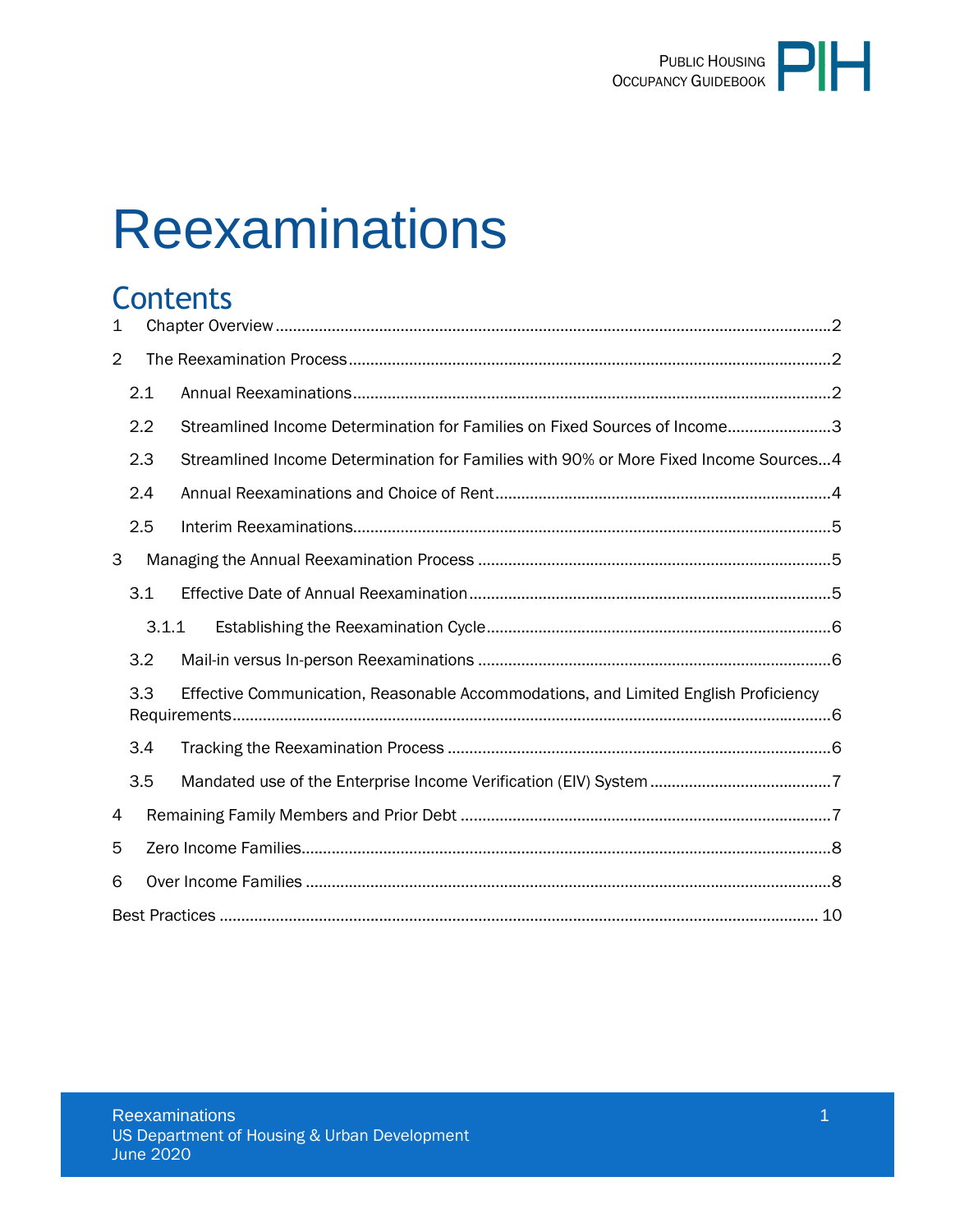# <span id="page-1-0"></span>1 Chapter Overview

This chapter outlines the U.S. Department of Housing and Urban Development's (HUD) requirements for reexamining income and family composition for families in the Public Housing program and provides guidance to Public Housing Authorities (PHAs) in conducting reexaminations. A family's choice of rent determines when PHAs are to reexamine the family's income and composition. In accordance with requirements set in the Admissions and Continued Occupancy Policies (ACOP), PHAs may require families to report interim changes in family income or family circumstances as well.1 A family's failure to comply with the PHA's reexamination requirements is grounds for terminating assistance.

PHAs must establish and adopt admission and occupancy policies concerning how annual and interim reexaminations will be conducted in accordance with such policies.2 The following procedures and requirements are essential to the reexamination process.

# <span id="page-1-1"></span>2 The Reexamination Process

## <span id="page-1-2"></span>2.1 Annual Reexaminations

The annual reexamination helps public housing administrators determine the continued eligibility of the family, the required unit size and the appropriate adjustments in the rent after consultation with the family and verification of the information. As part of the annual reexamination, the PHA must:

- Complete the reexamination within a year (12 months) of the previous annual reexamination or new admission for families paying income-based rent.3 Reexamination completion status is based on the effective date of the submission of a HUD form 50058 with action type 2 in the Inventory Management System/PIH Information Center (IMS/PIC);<sup>4</sup>
- Require that the family supply any information requested to determine family income and composition.5 In the case of families choosing to pay a flat rent, PHAs must conduct a reexamination of family composition annually, and conduct reexamination of family income at least once every three years;<sup>6</sup>
- Require the adult household members to sign the Form HUD-9886, Authorization for the Release of Information/Privacy Act Notice and all other consent forms;<sup>7</sup>
- Verify household income, assets, deductions, expenses, and family composition;<sup>8</sup>

<sup>7</sup> 24 CFR § 5.230(b); 24 CFR § 960.259(b)

<sup>1</sup> 24 CFR § 960.257(b)

<sup>2</sup> 24 CFR § 960.257(d)

<sup>3</sup> 24 CFR § 960.257(a)

<sup>4</sup> Form HUD-50058 Instruction Booklet (1-2)

<sup>5</sup> 24 CFR § 960.259(a)(2)

<sup>6</sup> 24 CFR § 960.257(a)(2); 24 CFR § 960.253(f)

<sup>8</sup> 24 CFR § 960.257(a)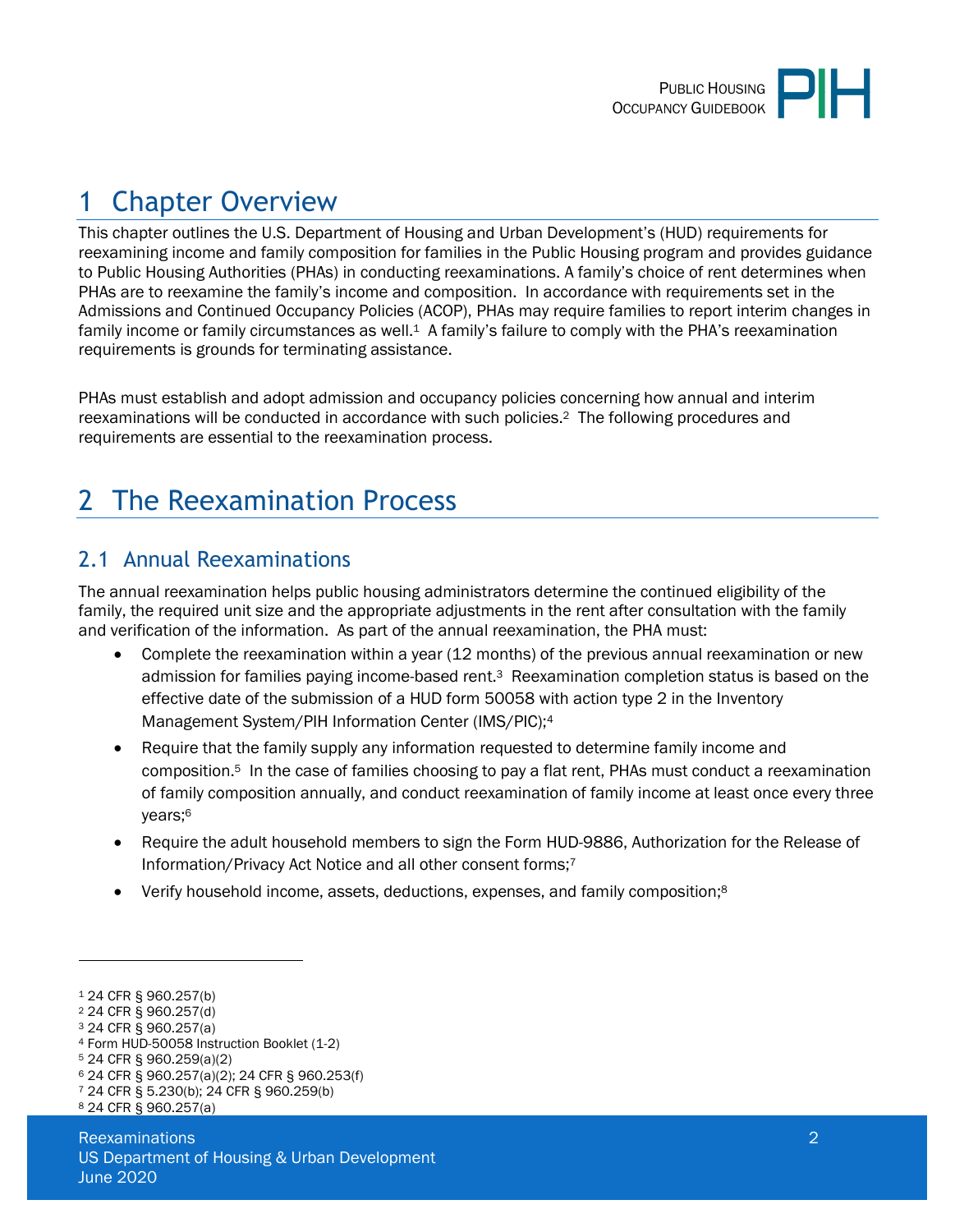

- Calculate adjustments in rent, as appropriate;<sup>9</sup>
- Update household size, utility allowance (if applicable), and choice of rent as needed;<sup>10</sup>
- Provide tenant with written notice of an increase in tenant payment:<sup>11</sup> and
- For reexaminations, Level 4 verifications must be dated within the 60-day period preceding the reexamination or the date the PHA requested the documentation.<sup>12</sup>

When completing a reexamination, PHAs are encouraged to carefully consider the following components and updates:

| <b>Component</b>                                           | <b>Updates at Annual Reexamination</b>                                                                                                                                                                                  |  |
|------------------------------------------------------------|-------------------------------------------------------------------------------------------------------------------------------------------------------------------------------------------------------------------------|--|
| Changes in income, assets,<br>deductions, expenses, and    | Obtain declaration of income, assets, deductions, expenses, and<br>$\bullet$<br>household characteristics.                                                                                                              |  |
| household characteristics                                  | Review documents for changes from previous year.<br>$\bullet$                                                                                                                                                           |  |
|                                                            | Follow verification hierarchy to verify and calculate income, assets,<br>$\bullet$<br>deductions, expenses, and household characteristics. <sup>13</sup>                                                                |  |
| Changes in family composition                              | Review and update the household size on the HUD-50058.<br>$\bullet$                                                                                                                                                     |  |
|                                                            | If household size changes, the family may be under-housed or<br>$\bullet$                                                                                                                                               |  |
|                                                            | over-housed in their current unit and may require a transfer to an<br>appropriate sized unit                                                                                                                            |  |
| Utility allowance                                          | Verify that the utility allowance (if applicable) is correct based on lower                                                                                                                                             |  |
|                                                            | of household size or unit size and using the PHA's current Utility                                                                                                                                                      |  |
|                                                            | Allowance Schedule.                                                                                                                                                                                                     |  |
| <b>Rent Choice</b>                                         | Offer the family a choice between the flat rent amount and income-                                                                                                                                                      |  |
|                                                            | based rent amount.                                                                                                                                                                                                      |  |
| Determination of Rent                                      | Verify that the total tenant payment (TTP) is correct based on income-                                                                                                                                                  |  |
|                                                            | based rent or flat rent.                                                                                                                                                                                                |  |
| Community Service/ Self-<br><b>Sufficiency Requirement</b> | Document adequately whether non-exempt tenants are complying<br>٠<br>with their community service or economic self-sufficiency<br>responsibilities.<br>Determine any changes to the exempt or non-exempt status of<br>٠ |  |
|                                                            | family members. <sup>14</sup>                                                                                                                                                                                           |  |

#### <span id="page-2-0"></span>2.2 Streamlined Income Determination for Families on Fixed Sources of Income

For any family member with a fixed source of income, PHAs may elect to determine that family member's income based on a streamlined income determination, by applying the verified cost of living adjustment

<sup>9</sup> 24 CFR § 960.257(a)

<sup>10</sup> 24 CFR § 960.257(a); § 960.253(a) and (c)

<sup>11</sup> 24 CFR § 966.4(b)(1)(ii)

<sup>12</sup> Notice PIH 2017-12, *Administrative Guidance for Effective and Mandated Use of the Enterprise Income Verification System*

<sup>13</sup> Notice PIH 2017-12

<sup>14</sup> 24 CFR § 960.607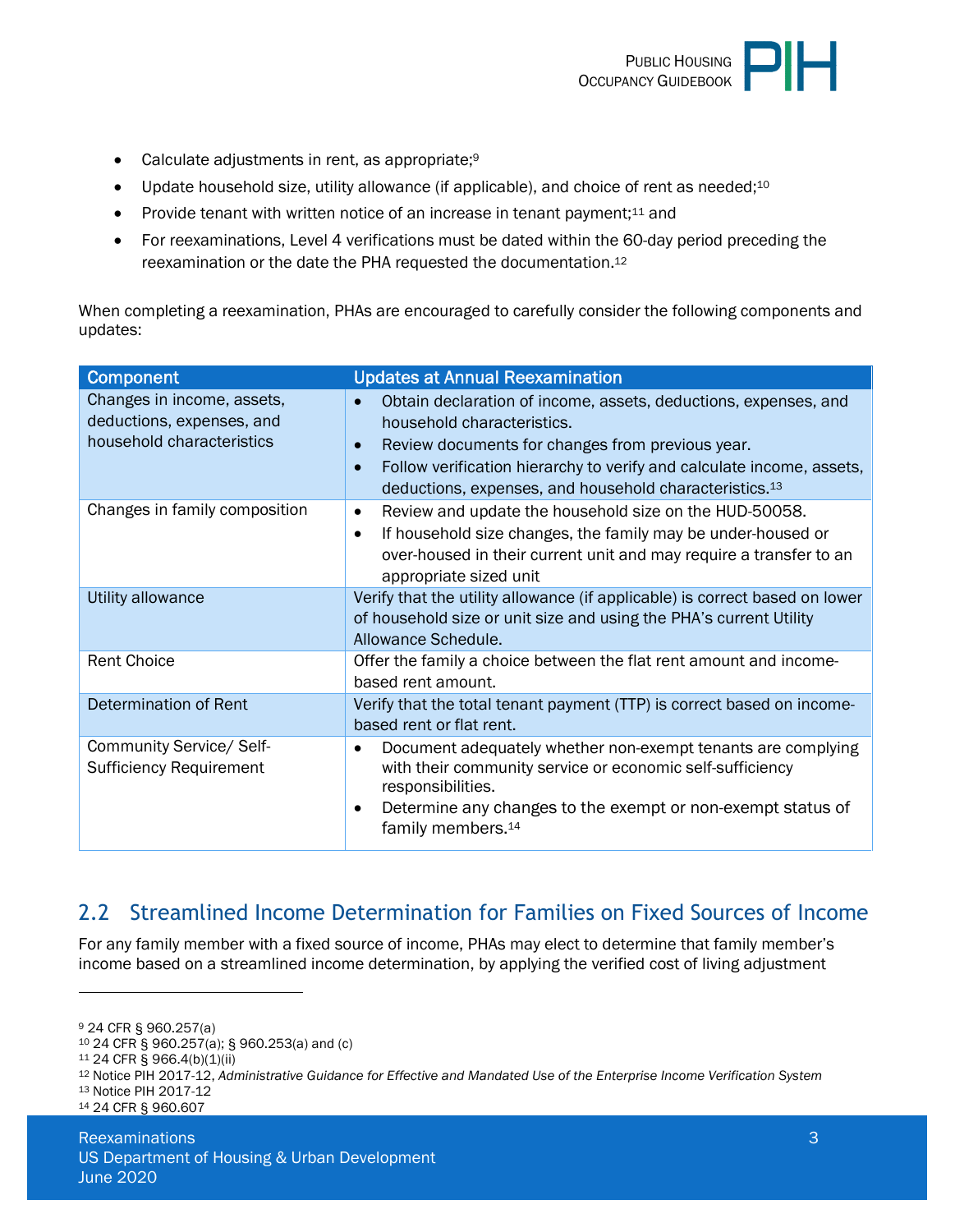

(COLA) or current rate of interest to the previously verified or adjusted income.15 Applying a mandatory inflation factor may result in an increase in requests for interim reexaminations if the family did not actually receive an increase. If PHAs choose to implement this streamlined method of income determination at annual reexaminations, they must first adopt this provision in the ACOP and after the initial year of implementation, fully reverify and recalculate all income every 3 years.<sup>16</sup> Non-fixed sources of income remain subject to annual third-party verification for families with less than 90% of their income coming from fixed sources.

#### <span id="page-3-0"></span>2.3 Streamlined Income Determination for Families with 90% or More Fixed Income Sources

At annual reexamination of program participants, PHAs may choose to implement a streamlined income determination when 90% or more of the family's adjusted income consists of fixed income sources. For families with 90% or more of their income coming from fixed sources, PHAs adopting this option do not have to do annual recertification of all sources of a family's income. Instead, PHAs must apply the appropriate COLA to fixed sources of income. PHAs have the discretion regarding whether to reverify and adjust non-fixed income sources.17 Under this streamlining option, all income sources must be fully reverified and recalculated every 3 years.18 PHAs are still required to follow-up on any discrepancies or new sources of income reported in HUD's Enterprise Income Verification system.<sup>19</sup>

## <span id="page-3-1"></span>2.4 Annual Reexaminations and Choice of Rent

Once a year, PHAs must give each family the opportunity to choose between a flat rent or income-based rent, the two methods for determining tenant rent.20 PHAs must offer each family the choice at the time of annual reexaminations.<sup>21</sup>

#### Annual reexamination requirements for income-based rent

If a family chooses an income-based rent at initial occupancy or any subsequent year, the PHA must:

- Conduct a full reexamination of family income and composition at least annually;<sup>22</sup>
- Inform the family of the flat rental amount and the income-based rental amount determined by the examination of family income and composition;23 and
- Inform the family of the PHA policies on switching rent types in the event of a financial hardship.<sup>24</sup>

#### Annual reexamination requirements for flat rents

If a family chooses a flat rent, the PHA must:

<sup>15</sup> 24 CFR § 960.257(b)(3)

- <sup>17</sup> 24 CFR § 960.257(c)(3)(i)
- <sup>18</sup> 24 CFR § 960.257(c)(5)
- <sup>19</sup> Notice PIH 2017-12 <sup>20</sup> 24 CFR § 960.253(a)(1)
- <sup>21</sup> 24 CFR § 960.253(f)

24 24 CFR § 960.253(f)(2)(iii)

<sup>16</sup> 24 CFR § 960.257(b)(3)(ii); Notice PIH 2016-05, *Streamlining Administrative Regulations for Programs Administered by Public Housing Agencies*

<sup>22</sup> 24 CFR § 960.253(f)(2)(i)

<sup>23</sup> 24 CFR § 960.253(f)(2)(ii)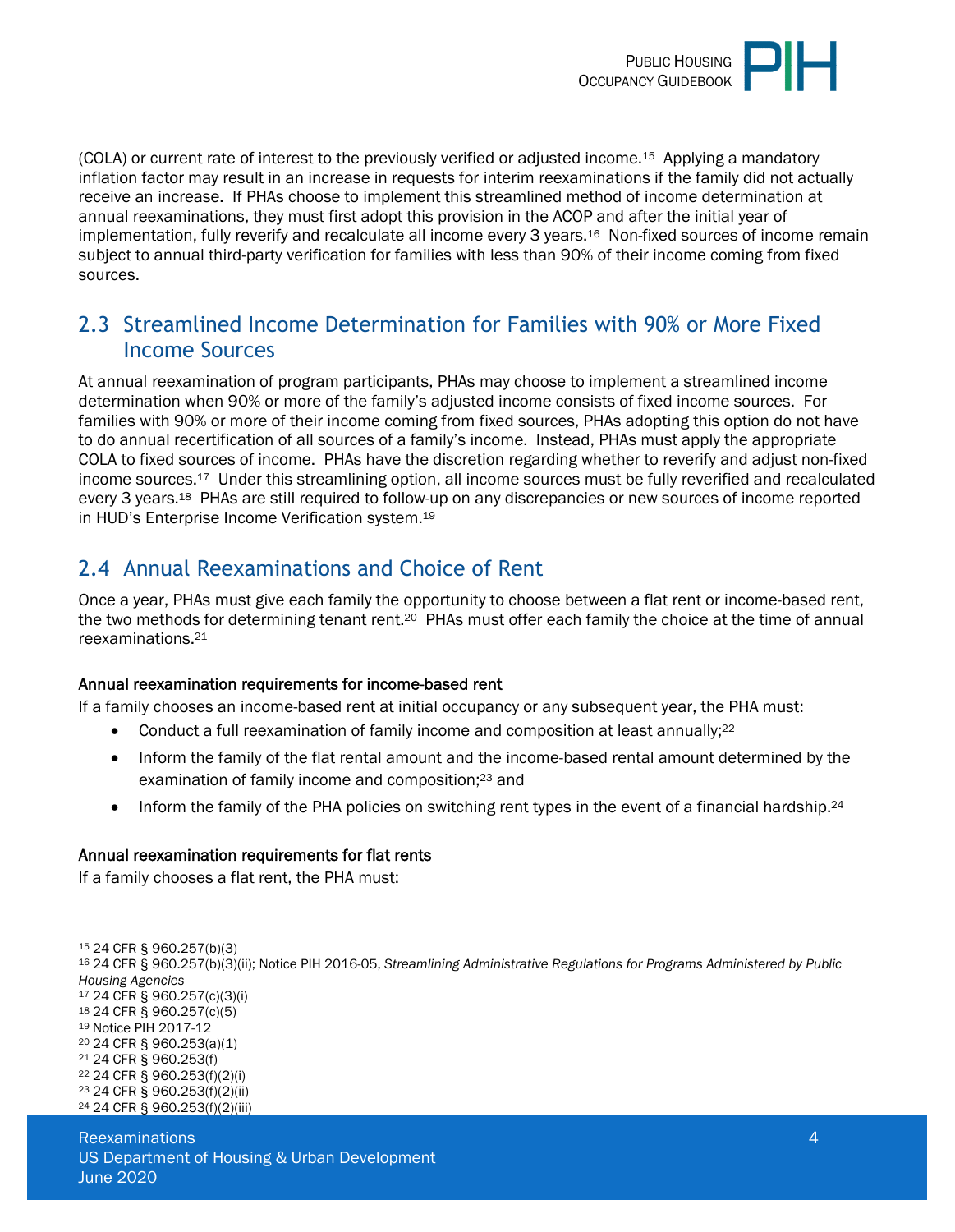

- Conduct a reexamination of income at least once every 3 years and reexamination of family composition annually;<sup>25</sup>
- Use income information from the first annual rent option in the intervening years when the PHA chooses not to conduct a full examination of family income;<sup>26</sup>
- Inform the family of the updated flat rental amount and the income-based rent amount as determined during the most recent full reexamination;<sup>27</sup>
- Compare the updated flat rent amount to the previous flat rent amount to determine if a phase-in is required;28 and
- <span id="page-4-0"></span>Inform the family of the PHA policies on switching rent types in the event of a financial hardship.<sup>29</sup>

#### 2.5 Interim Reexaminations

Interim reexaminations are conducted as a result of changes in family income, family composition, or circumstances impacting adjusted annual income that occur between reexaminations. The purpose of an interim reexamination is to determine the continued eligibility of the family and adjust the rent, if necessary. A family may request, and the PHA must process within a reasonable time of the request, an interim reexamination of family income or composition at any time due to changes since the last reexamination.<sup>30</sup> PHAs have the discretion to determine when and under what conditions the PHA will require an interim reexamination. However, the interim reexamination policies must be detailed in the ACOP and in the annual PHA Plan as necessary.<sup>31</sup>

## <span id="page-4-1"></span>3 Managing the Annual Reexamination Process

Generally, PHAs have flexibility in how they manage their reexamination process in order to maintain a balanced workload. These flexibilities include setting effective dates for reexaminations, conducting mail-in or in-person interviews and monitoring the overall process. See the Best Practices for Managing the Annual Reexamination Process Effectively at the end of this chapter.

## <span id="page-4-2"></span>3.1 Effective Date of Annual Reexamination

PHAs have discretion when determining when they will complete Annual Reexaminations. However, HUD requires that the effective date of the reexamination for a family paying an income-based rent occur no more than 12 months after the previous annual reexamination or new admission effective date.<sup>32</sup>

PHAs typically align a family's annual reexamination effective date with the anniversary of their admission into the program or their last interim reexamination. Neither of these methods are required, but are considered best practices for ease of scheduling and reporting.

- <sup>27</sup> 24 CFR § 960.253(f)(3)(ii)
- <sup>28</sup> 24 CFR § 960.253(b)(6)

<sup>25</sup> 24 CFR § 960.253(f)(1); 24 CFR § 960.257(a)(2)

<sup>26</sup> 24 CFR § 960.253(f)(3)(i)

<sup>29</sup> 24 CFR § 960.253(f)(3)(iii)

<sup>30</sup> 24 CFR § 960.257(b)(2) <sup>31</sup> 24 CFR § 960.257(c)

<sup>32</sup> 24 CFR § 960.257(a)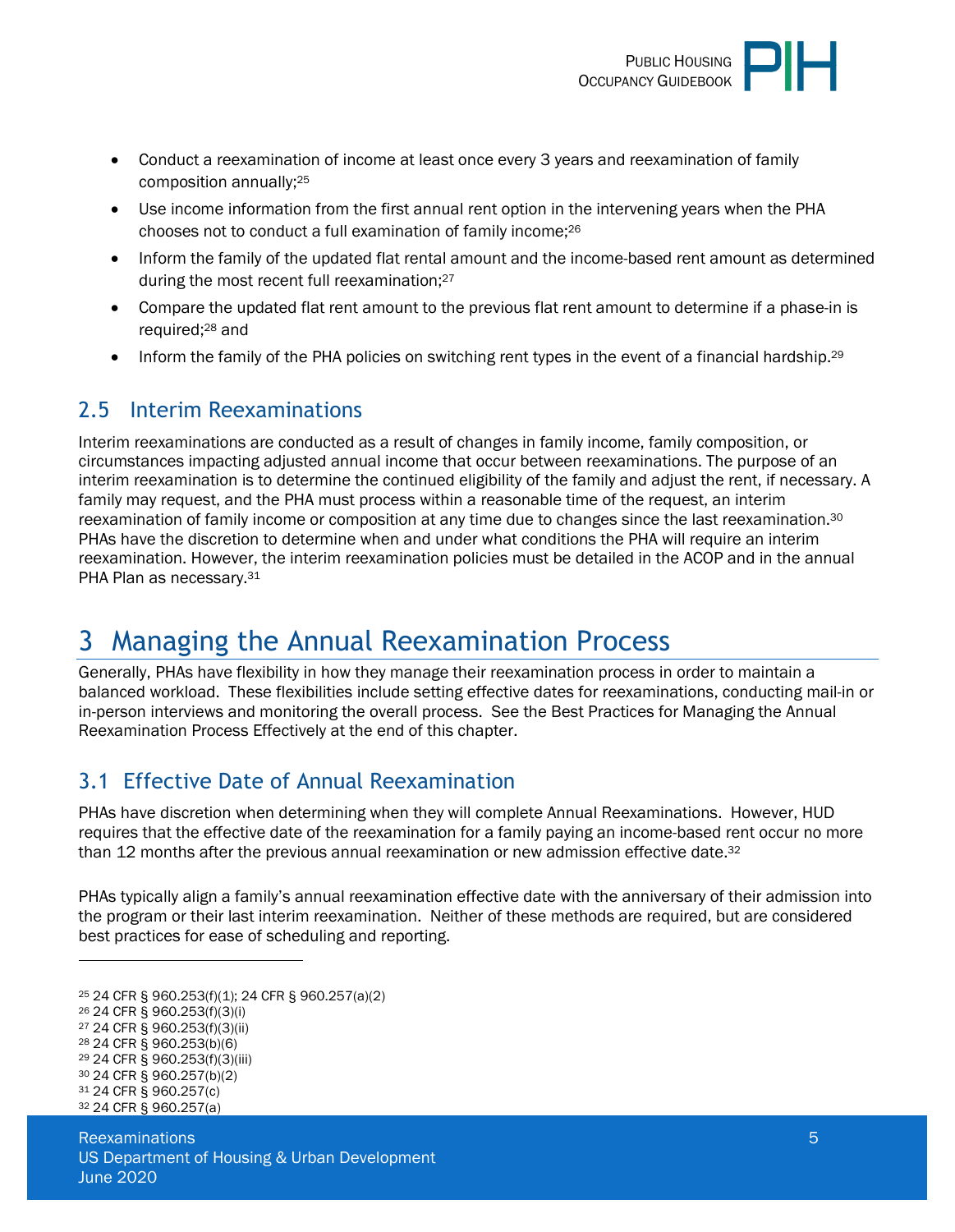

#### <span id="page-5-0"></span>3.1.1 Establishing the Reexamination Cycle

When a PHA chooses to establish reexamination cycles based on the date of program admission, the family's annual reexamination will be due the same date every year.

#### <span id="page-5-1"></span>3.2 Mail-in versus In-person Reexaminations

HUD does not require that PHAs conduct in-person interviews as a part of the annual reexamination process. Some PHAs choose to complete some or all reexaminations via mail, while others request that some or all tenants appear in person, per the PHA's ACOP policy. However, all PHAs are required to conduct reexaminations in alternative formats to reasonably accommodate individuals with disabilities who may be unable to attend a face-to-face interview because of their disability.<sup>33</sup> Accommodations may include conducting a home visit to complete the reexamination process.

#### <span id="page-5-2"></span>3.3 Effective Communication, Reasonable Accommodations, and Limited English Proficiency Requirements

All notifications and communications must ensure effective communication for individuals with disabilities. PHAs must provide appropriate auxiliary aids and services necessary to ensure effective communication, which includes ensuring that information is provided in appropriate accessible formats as needed, e.g., Braille, audio, large type, assistive listening devices, and sign language interpreters. PHAs must provide reasonable accommodations for individuals with disabilities throughout the reexamination process and may not require individuals with disabilities to make either a new reasonable accommodation request or provide additional documentation during the reexamination process for existing accommodations that have already been granted.

PHAs must also take reasonable steps to ensure meaningful access to their programs and activities to individuals with limited English proficiency. See HUD's Final Guidance to Federal Financial Assistance Recipients: Title VI Prohibition Against National Origin Discrimination Affecting Limited English Proficient Persons (LEP Guidance) (72 Fed. Reg. 2732 (Jan. 22, 2007)). LEP guidance and LEP information is available on HUD's [website.](https://www.hud.gov/program_offices/fair_housing_equal_opp/limited_english_proficiency_0)

#### <span id="page-5-3"></span>3.4 Tracking the Reexamination Process

It is important that the PHA has tracking and monitoring procedures and systems in place to ensure that the required reexaminations for each assisted family is initiated and completed on time.

Most PHAs have a system of record with reporting features to help staff monitor and track the annual reexamination process. Housing software programs can identify reexamination due dates and monitor PHA monthly reexamination activity through computer-generated reports. Most software systems allow for reporting on various date-driven fields. The dates tracked for each family might include:

- Lease effective date;
- Reexamination effective date;

33 24 CFR § 8.24(b)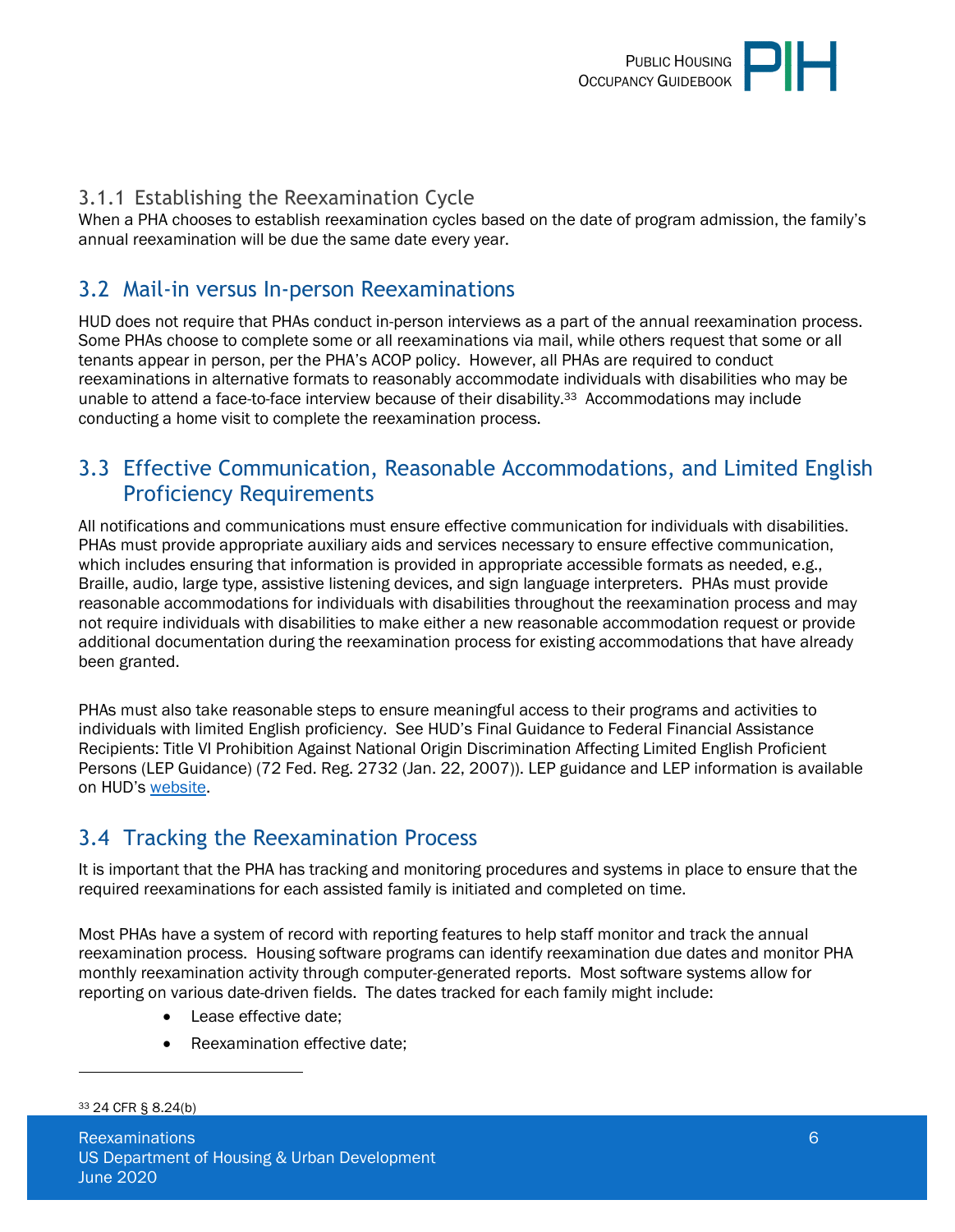

- Initial reexamination notification date;
- Second notice date;
- Termination notice date;
- Notice of rent adjustment date; and
- Next annual reexamination date.

PHAs' computer software generally has the capability to provide audit reports identifying outstanding annual reexaminations. PHAs are strongly encouraged to review HUD's IMS/PIC system Reexamination Module to identify late annual reexaminations.

Many PHAs also maintain internal electronic reexamination activity or progress logs. These logs are used to assist staff in managing the on-time completion of the reexamination process and are considered a best practice.

## <span id="page-6-0"></span>3.5 Mandated use of the Enterprise Income Verification (EIV) System

The EIV System is a web-based application, which provides PHAs with employment, wage, unemployment compensation and social security benefit information for tenants who participate in the Public Housing and various Section 8 programs. PHAs must use the EIV system in its entirety to verify tenant employment and income information during interim and mandatory reexaminations of family composition and income in accordance with 24 CFR §§ 5.233, 5.236, and other HUD administrative guidance. PHAs are required to review the EIV Income and Income Validation Tool reports during mandatory and interim reexaminations of family income and/or composition. Further, PHAs must notify all adult program participants (including minors upon their 18<sup>th</sup> birthday) of Debts Owed to Public Housing Agencies and Terminations, Form HUD-52675.<sup>34</sup>

## <span id="page-6-1"></span>4 Remaining Family Members and Prior Debt

If the Head of Household (HOH) dies or leaves the dwelling unit permanently for any reason, any remaining family members may continue to occupy the unit if there is at least one household member (not a live-in aide) or other individual of legal age who is a citizen or eligible non-citizen, and has capacity to execute the lease, in accordance with state and local laws. A new HUD Form-50058 must be completed updating the family's composition and entered into the IMS/PIC system.35 A PHA may permit a temporary adult guardian currently not on the lease to reside in the unit until a court-appointed guardian is established. Once established, the PHA may add the new guardian as the new HOH in accordance with its screening policies. This would usually occur when the only remaining family members in the unit are minors, who otherwise would have to leave the unit. The PHA is to first consider whether there are any remaining family members capable of executing a lease before permitting a new head of household to assume the lease. A PHA must not hold remaining family members under age 18 responsible for the rent arrearages incurred by the former HOH, nor for any amounts incurred before a new HOH attained age 18.<sup>36</sup>

<sup>34</sup> Notice PIH 2018-18, *Administrative Guidance for Effective and Mandated Use of the Enterprise Income Verification (EIV) System* <sup>35</sup>24 CFR § 966.4(a)(1)(v); Notice PIH 2012-04, *Effective Use of the Enterprise Income Verification (EIV) System's Deceased Tenants Report to Reduce Subsidy Payment & Administrative Errors*

<sup>36</sup> Since family members under 18 are not required to sign Form HUD-52675, family members under 18 cannot be held responsible for rent arrearages.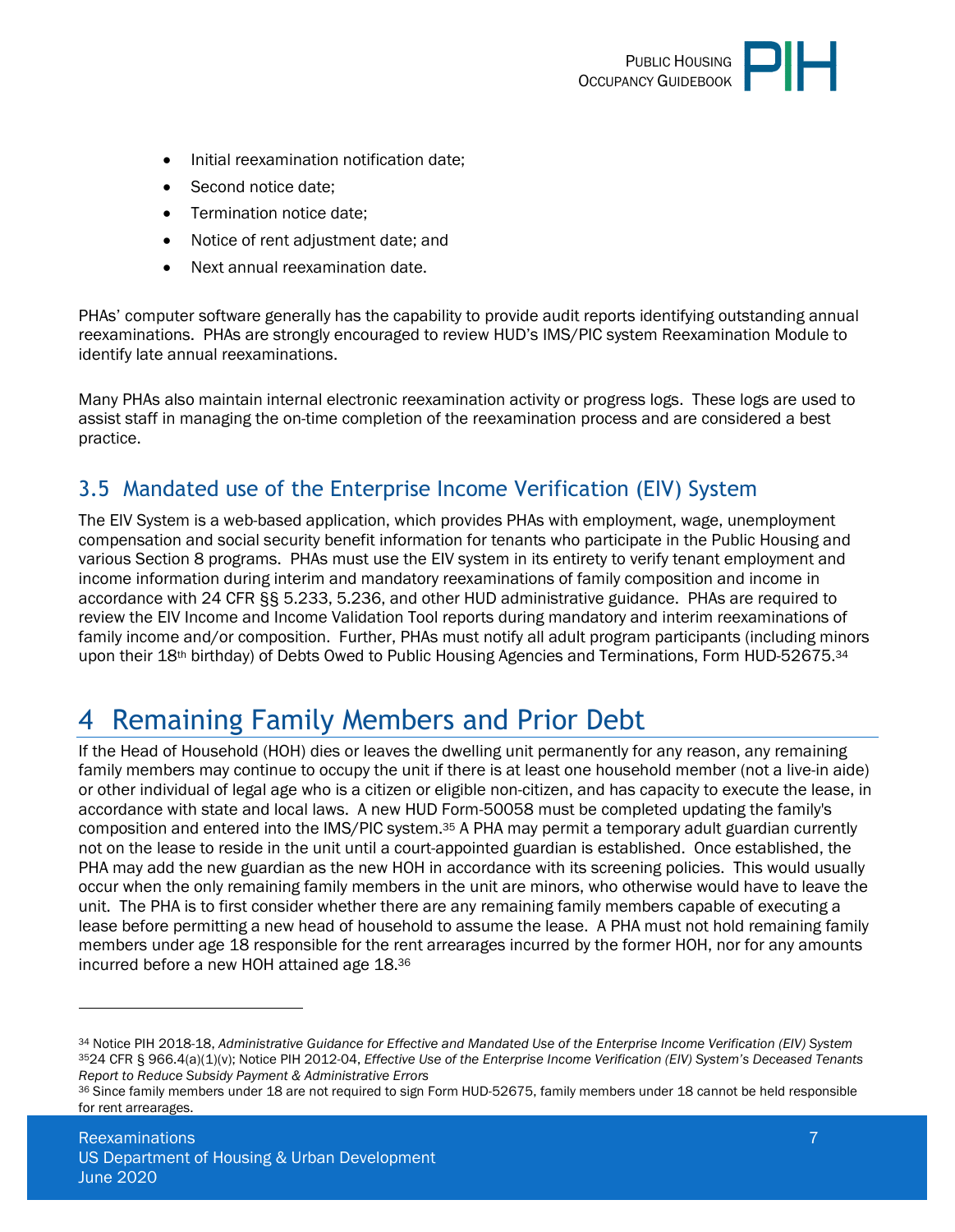

Under the Violence Against Women Act, PHAs may choose to bifurcate a lease, or remove a household member from a lease to evict, remove, terminate occupancy rights, or terminate assistance to such member who engage in criminal activity directly relating to domestic violence, dating violence, sexual assault, or stalking against an affiliated individual or other individual. Such action by the PHA must be taken without regard to whether the household member is a signatory to the lease and without evicting, removing, terminating assistance to, or otherwise penalizing a victim of such criminal activity who is also a tenant or lawful occupant. If a PHA bifurcates a lease and the individual who was evicted or for whom assistance was terminated was the only eligible tenant, the PHA must provide to any remaining tenant(s) who were not already eligible, a period of 30 calendar days from the date of the lease bifurcation to establish eligibility for the Public Housing program or another covered housing program, or to find alternative housing. Court-ordered eviction of the perpetrator pursuant to applicable laws results in the underlying lease becoming null and void once the PHA regains possession of the unit. The PHA must execute a new lease with the remaining eligible tenant.<sup>37</sup>

# <span id="page-7-0"></span>5 Zero Income Families

When families report zero income, PHAs have an obligation to pursue verification of income that reflects the family's lifestyle. One method is to examine the family's circumstances every 90 days until they have a stable income.38 As a best practice, PHAs can request zero income families to complete a zero-income form. The form asks tenants to estimate how much they spend on telephone, cable TV, food, clothing, transportation, health care, child care, debts, household items, etc., and whether any of these costs are being paid by an individual outside the family. If any such payments are received, they are to be verified accordingly and considered income.

## <span id="page-7-1"></span>6 Over Income Families

HUD establishes income limits by family size for the area in which each PHA is located. These income limits are used to determine the family's eligibility for the program and will be published by HUD annually. When a PHA becomes aware, either through an annual or interim reexamination, that a family exceeds the established limit (over-income limit), the PHA must document the tenant file.

If the PHA determines that the family continues to exceed the over-income limit after one year, the PHA must provide written notification to the family that their income has exceeded the over-income limit for one year and that if the family continues to exceed the limit for the next 12 consecutive months, the family will be subject to either paying a higher rent or termination from the program depending on the policies established by the PHA. If the PHA determines that a previously over-income family no longer exceeds the limit (either during an annual or interim reexamination), the family is no longer subject to these provisions and will be entitled to a new two-year grace period before either paying a higher rent or termination from the program.

Once the family has exceeded the over-income limit for two consecutive years, the PHA must either charge a higher rent (the greater of the fair market rent or the amount of subsidy provided for the unit) or initiate termination of tenancy for the family. The PHA has up to six months to terminate tenancy after the third

<sup>37</sup> 24 CFR § 5.2009(b); Notice PIH 2017-08, *Violence Against Women Reauthorization Act of 2013 Guidance* 38 24 CFR § 960.257(d)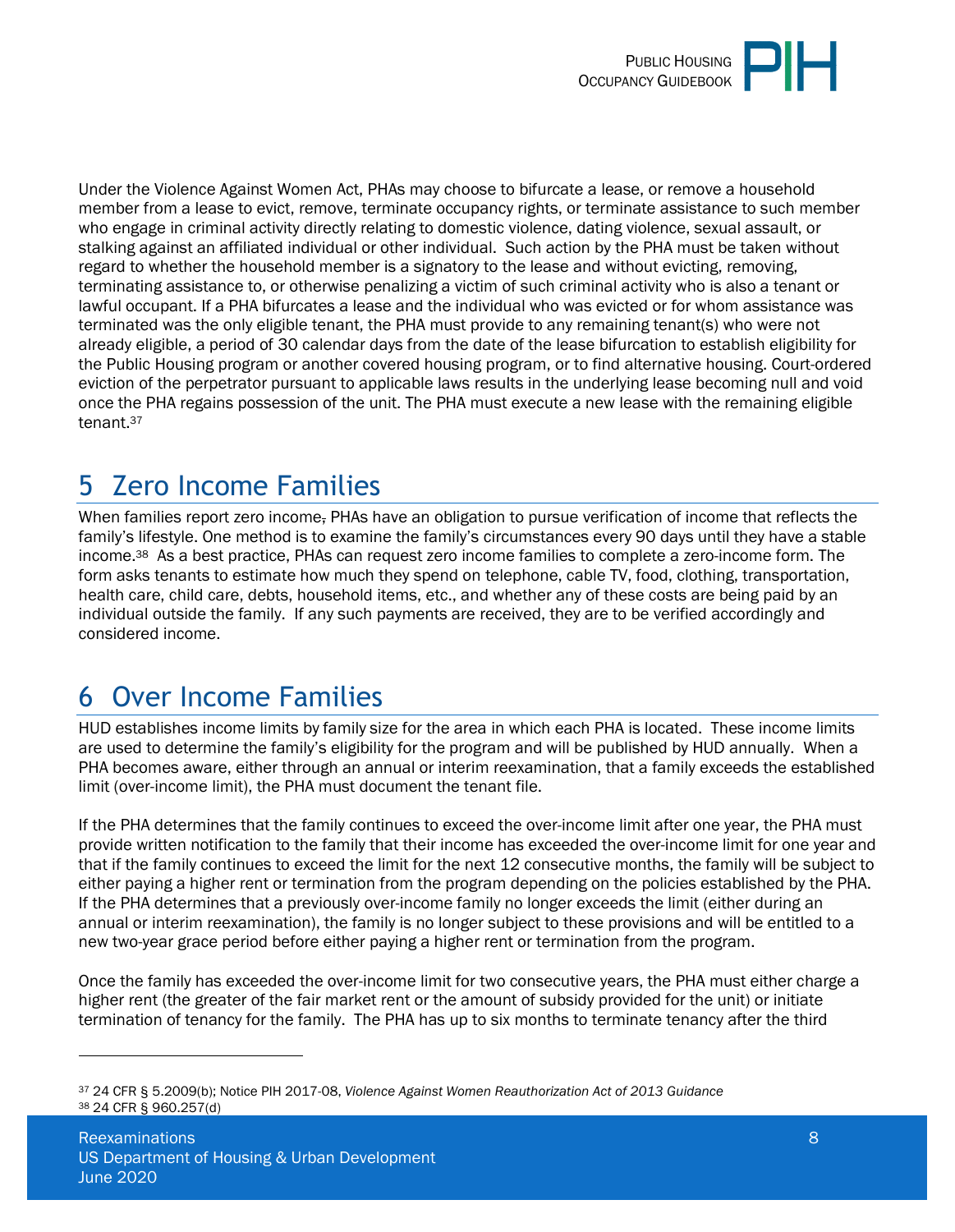

determination that the family exceed the over-income limit if the PHA's policy is to terminate rather than to charge a higher rent.

During the period prior to termination (up to, but not to exceed six months), the family will continue to have a choice between the lower of income-based or flat rent.39 Please note that the over-income limit does not apply to PHAs operating fewer than 250 public housing units that are renting to families with income exceeding the over-income limit, if the PHAs are renting to those families because there are no income-eligible families on the PHA's waiting list.<sup>40</sup> The requirements, including those governing rental payments for such families, will continue as established in 24 CFR § 960.503.

<sup>39</sup> Notice PIH 2019-11, *Final Implementation of Public Housing Over-Income Limit under the Housing Opportunity Through Modernization Act of 2016 (HOTMA)* 40 24 CFR § 960.503